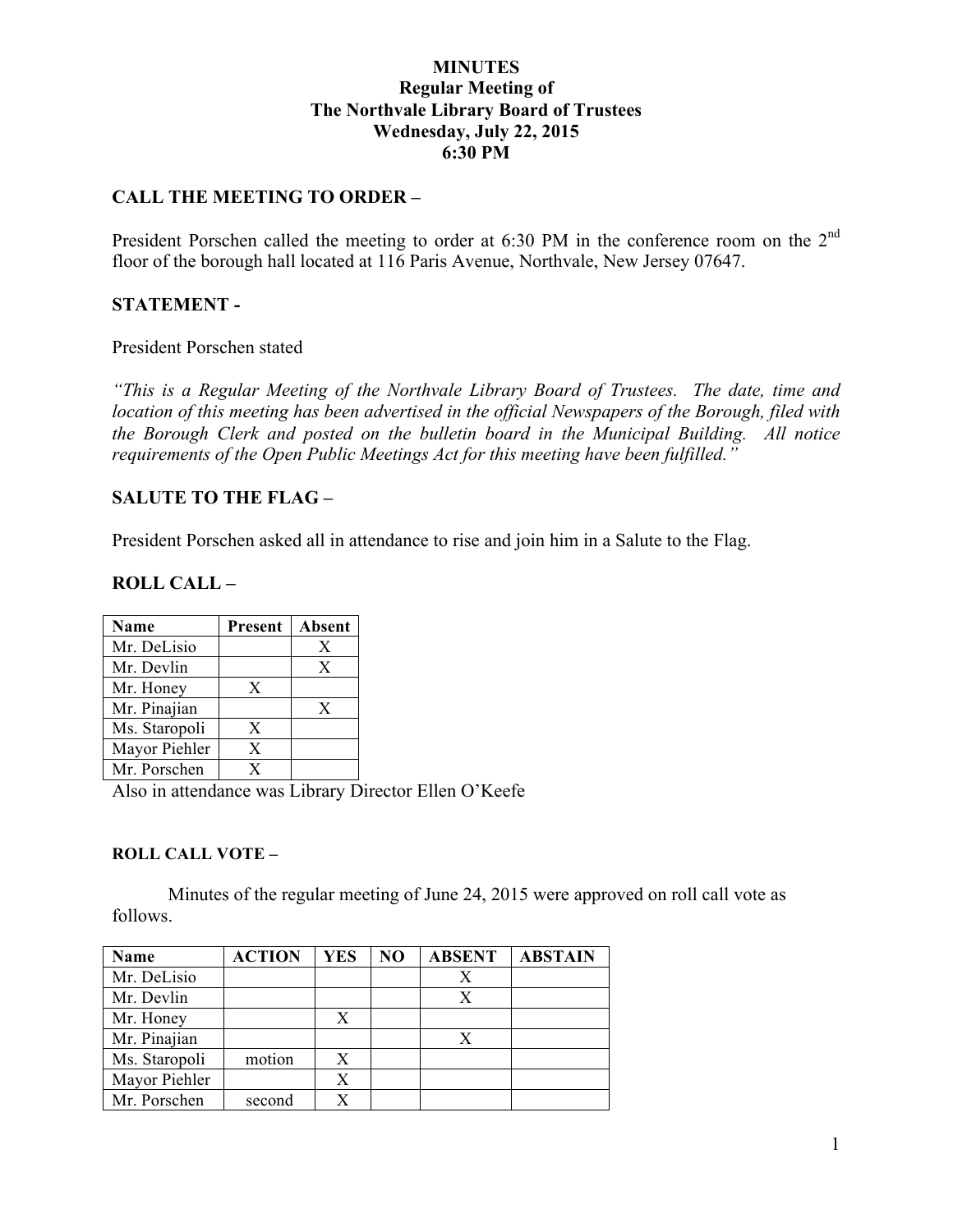# **GENERAL DISCUSSION –**

In a general discussion on budget issues, it was noted that we are over our estimated total for attorney fees. It was agreed upon that we will not have our attorney come to the board meetings each month unless a need arises.

Our summer reading program is going very well. We have 15 programs and have had approximately 75 children and 24 adults attend the programs. 68 children, including 18 teens, have registered for the summer reading program.

On August  $6<sup>th</sup>$  at 1:30 we will hold a summer reading party for all ages including face painting, balloon animals, and an appearance by Batman. The Friends of the Northvale Library are sponsoring it. Thank you FRIENDS!

Director O'Keefe stated that she purchased \$5300 worth of Microsoft office software for the mac and the BCCLS PC's for only \$200.

Also discussed was the possibility of bringing back the bills and payments in house instead of going through the borough. We would still like to keep payroll through the borough. We could train an existing employee on quickbooks as a book keeper. This will enable the paying of bills to be done in a more timely fashion. It seems like a lot of our bills are not getting paid on time with the current procedure.

# **ROLL CALL VOTES –**

Resolved to approve the claims list of invoices totaling \$4,245.49 for this past month

The resolution was adopted on a roll call vote as follows:

| <b>Name</b>   | <b>ACTION</b> | YES | N <sub>O</sub> | <b>ABSENT</b> | <b>ABSTAIN</b> |
|---------------|---------------|-----|----------------|---------------|----------------|
| Mr. DeLisio   |               |     |                |               |                |
| Mr. Devlin    |               |     |                |               |                |
| Mr. Honey     |               | X   |                |               |                |
| Mr. Pinajian  |               |     |                |               |                |
| Ms. Staropoli | second        | Х   |                |               |                |
| Mayor Piehler |               |     |                |               |                |
| Mr. Porschen  | motion        |     |                |               |                |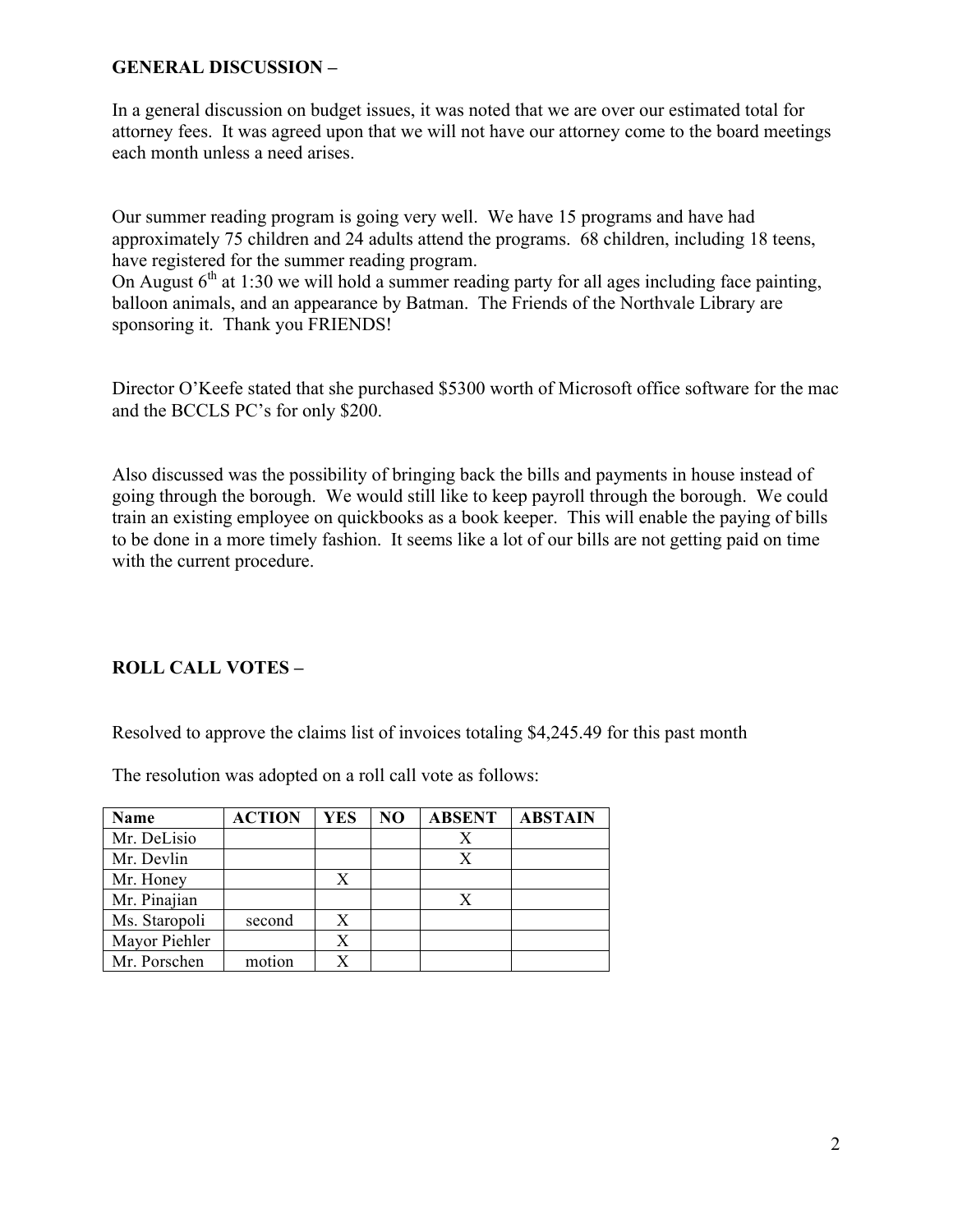Resolved to adopt the **BYLAWS** for The Northvale Public Library

| Name          | <b>ACTION</b> | YES | N <sub>O</sub> | <b>ABSENT</b> | <b>ABSTAIN</b> |
|---------------|---------------|-----|----------------|---------------|----------------|
| Mr. DeLisio   |               |     |                | Χ             |                |
| Mr. Devlin    |               |     |                | X             |                |
| Mr. Honey     |               | X   |                |               |                |
| Mr. Pinajian  |               |     |                | Х             |                |
| Ms. Staropoli | second        | X   |                |               |                |
| Mayor Piehler |               |     |                |               |                |
| Mr. Porschen  | motion        |     |                |               |                |

The resolution was adopted on a roll call vote as follows:

Resolved to adopt The Northvale Public Library **Personnel Policies**

The resolution was adopted on a roll call vote as follows:

| <b>Name</b>   | <b>ACTION</b> | <b>YES</b> | N <sub>O</sub> | <b>ABSENT</b> | <b>ABSTAIN</b> |
|---------------|---------------|------------|----------------|---------------|----------------|
| Mr. DeLisio   |               |            |                |               |                |
| Mr. Devlin    |               |            |                |               |                |
| Mr. Honey     |               | X          |                |               |                |
| Mr. Pinajian  |               |            |                |               |                |
| Ms. Staropoli | motion        |            |                |               |                |
| Mayor Piehler |               |            |                |               |                |
| Mr. Porschen  | second        |            |                |               |                |

Resolved to approve \$2500 a month till the end of the year for collection development and programs.

The resolution was adopted on a roll call vote as follows:

| Name          | <b>ACTION</b> | <b>YES</b> | N <sub>O</sub> | <b>ABSENT</b> | <b>ABSTAIN</b> |
|---------------|---------------|------------|----------------|---------------|----------------|
| Mr. DeLisio   |               |            |                |               |                |
| Mr. Devlin    |               |            |                | X             |                |
| Mr. Honey     |               | X          |                |               |                |
| Mr. Pinajian  |               |            |                |               |                |
| Ms. Staropoli | motion        | X          |                |               |                |
| Mayor Piehler |               | X          |                |               |                |
| Mr. Porschen  | second        |            |                |               |                |